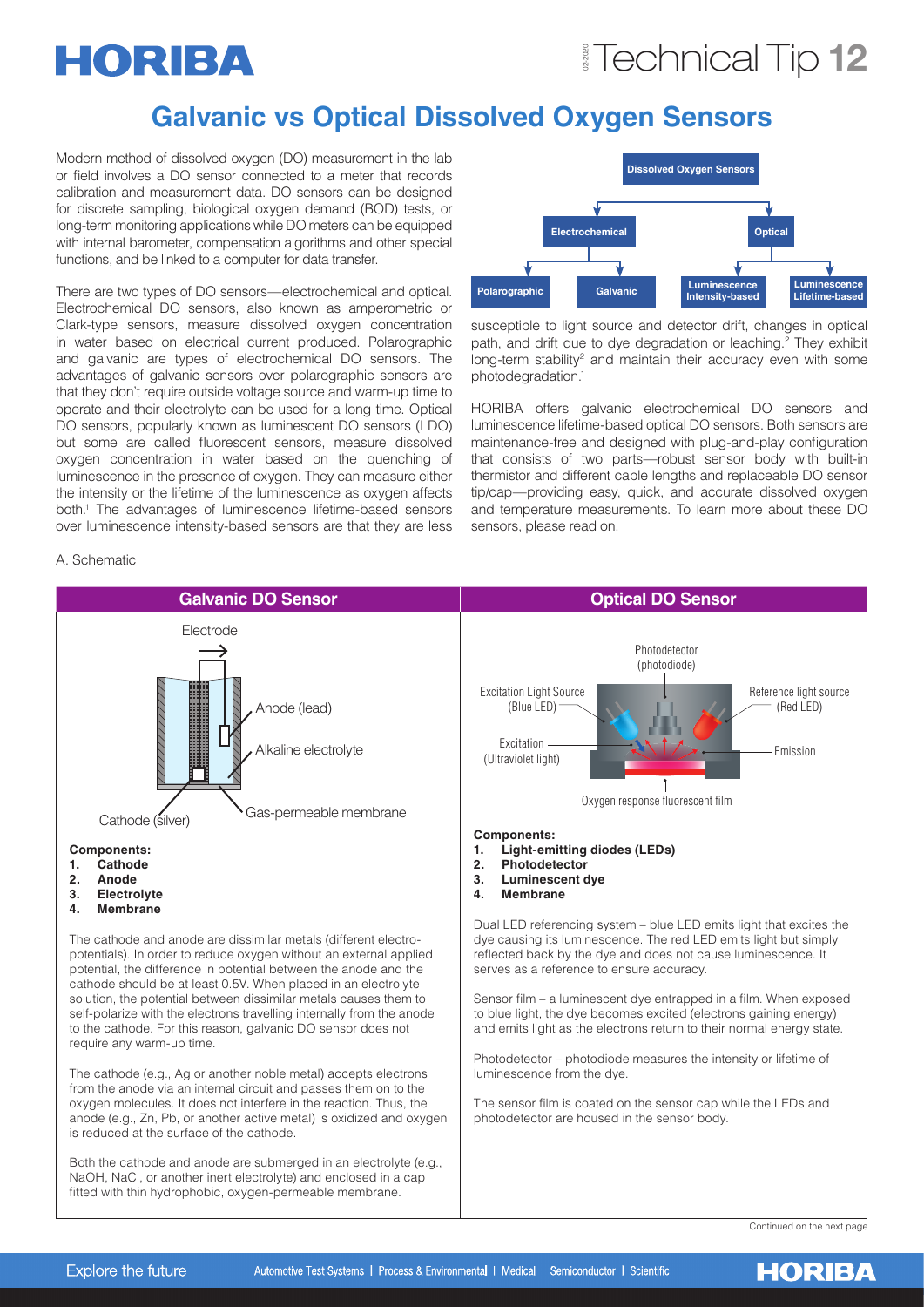

## Technical Tip 12

Continued from the previous page

### B. Working principle

## **Galvanic DO Sensor CONSERVING CONSERVANCE CONSERVANCE CONSERVANCE CONSERVANCE CONSERVANCE CONSERVANCE CONSERVANCE CONSERVANCE CONSERVANCE CONSERVANCE CONSERVANCE CONSERVANCE CONSERVANCE CONSERVANCE CONSERVANCE CONSERVAN**

When galvanic DO sensor is immersed in water sample, oxygen that diffuses across the oxygen-permeable membrane at a rate proportional to the pressure of oxygen in the water is reduced and consumed at the cathode. This reaction produces an electrical current that is directly related to the oxygen concentration. This current is carried by the ions in the electrolyte and runs from the cathode to the anode.

Anode (Pb) – lead oxidation reaction:  $2Pb \rightarrow 2Pb^{2+} + 4e$ -<u> Cathode (Ag) – oxygen reduction reaction: O<sub>2</sub> + 4e- + 2H<sub>2</sub>O  $\rightarrow$  4OH-</u> Overall reaction: O<sub>2</sub> + 2H<sub>2</sub>O + 2Pb  $\rightarrow$  2Pb(OH)<sub>2</sub>

The current produced is proportional to oxygen consumed and thus to the partial pressure of oxygen in the sample.

The white solid,  $Pb(OH)_{2}$ , that is produced by these reactions is precipitated out into the electrolyte solution. It neither coats the anode nor consumes the electrolyte, and thus does not affect the sensor's performance until the quantity becomes excessive. If this happens, it may interfere with the ions' ability to carry current.

As galvanic DO sensor is self-polarizing, the anode is continuously consumed even when the sensor is not in use. When there is no measurement for a long period, the DO tip should be disconnected and stored according to the manual.

When an optical DO sensor is immersed in water sample, oxygen crosses the membrane and interacts with the dye. This quenches or reduces the intensity and lifetime of the dye's luminescence, which is measured by the photodetector and used to calculate the DO concentration.

The intensity and lifetime of luminescence when dye is exposed to blue light is inversely proportional to the amount of oxygen in the sample.

Lifetime is monitored as a function of oxygen concentration using the phase fluorometry technique, where an oxygen-sensitive phase difference is measured between the modulated luminescence signal and a modulated reference signal.<sup>2</sup>



If the excitation signal is sinusoidally modulated, the dye's luminescence is also modulated but is time delayed or phase shifted relative to the excitation signal. This phase shift is illustrated in Fig. 1. The blue and red LEDs are alternately switched in order to determine the phase difference,  $\varnothing_{\text{ref}}$ , due to electronics alone. This phase shift is subtracted in real time from the oxygen-dependent phase shift,  $\mathcal{O}_{\text{siq}}$ , to obtain the specific sensor output phase shift.<sup>2</sup>

### C. Calibration

| <b>Galvanic DO Sensor</b>                                                                                                                                                                                                                                                                                                                                                                                                                               | <b>Optical DO Sensor</b>                                                                                                                                                                                                                                                                                                                    |  |  |  |
|---------------------------------------------------------------------------------------------------------------------------------------------------------------------------------------------------------------------------------------------------------------------------------------------------------------------------------------------------------------------------------------------------------------------------------------------------------|---------------------------------------------------------------------------------------------------------------------------------------------------------------------------------------------------------------------------------------------------------------------------------------------------------------------------------------------|--|--|--|
| 100% DO Calibration                                                                                                                                                                                                                                                                                                                                                                                                                                     |                                                                                                                                                                                                                                                                                                                                             |  |  |  |
| Calibration is performed in clean air after allowing the sensor to sit<br>for approximately 20 minutes.<br>When galvanic DO sensor is connected to any 100 or 200 Series<br>DO meters, the meter will show 105% DO after calibration in per-<br>cent saturation DO mode. This is equivalent to 100% DO saturation<br>in water. HORIBA determined 5% as the difference between the<br>sensor current i n air and in water based on experimental results. | Calibration is performed in the air calibration bottle that comes with<br>the sensor. The bottle has wet sponge at the bottom to create an<br>environment with water vapor pressure.<br>When optical DO sensor is connected to any WQ-300 series<br>meters, the meter will show 100% DO after calibration in percent<br>saturation DO mode. |  |  |  |
| 0% Calibration                                                                                                                                                                                                                                                                                                                                                                                                                                          |                                                                                                                                                                                                                                                                                                                                             |  |  |  |
| Calibration is performed in fresh oxygen-free solution which can be prepared by dissolving 2 g of sodium sulfite (Na <sub>2</sub> SO <sub>3</sub> ), an oxygen scav-<br>enger, with 1 L of distilled or deionized water in a container. The membrane and thermistor of the DO sensor should be fully immersed in the<br>solution during calibration. Meter will show 0% DO after calibration in percent saturation DO mode.                             |                                                                                                                                                                                                                                                                                                                                             |  |  |  |

Continued on the next page

**HORIBA** 

Continued from the previous page